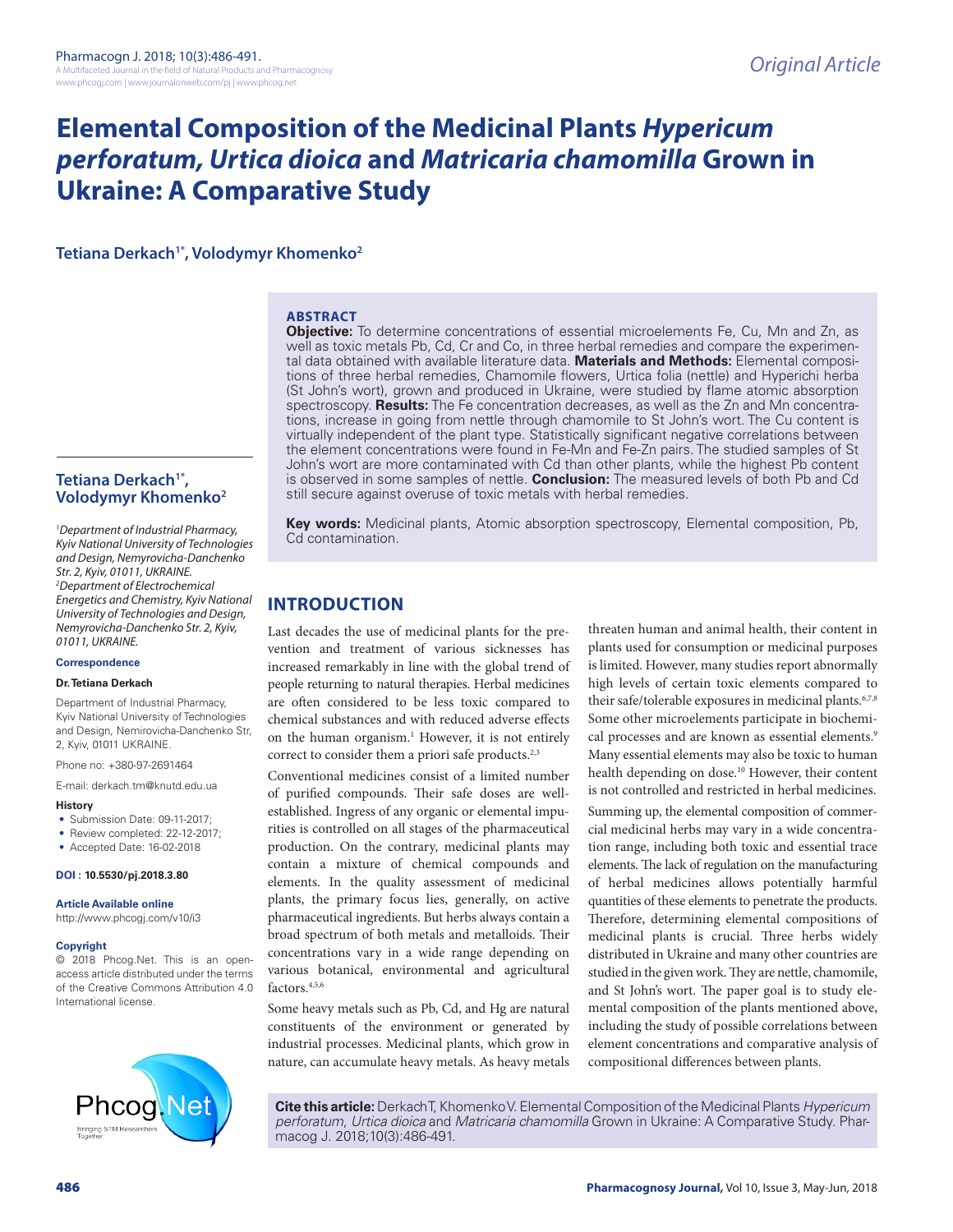### **MATERIALS AND METHODS**

The specimens of herbal remedies, Herba Hyperici (commonly known as St John's wort), Flores *Chamomilla* (chamomile) and Folia Urtica (nettle), were bought at local pharmacies in Kiev, Ukraine. Before analysis, the samples were ground in a high-speed rotor mill to obtain a homogeneous sample and stored in polyethylene containers.

All chemicals purchased from commercial sources were of analytical grade. Accurately weighed 2 g-in-weight plant samples were placed into a Teflon reaction crucible and treated with 10 ml of 30%  $\rm H_2O_2$  / concentrated 65%  $HNO<sub>3</sub>$  (1:4, v/v). Decomposition of the samples was carried out in a closed-vessel microwave digestion system. The digestion program consisted of three stages and was as follows: 80% power for 15 min, 100% for 5 min and 80% for 20 min. After cooling, the clear digested solutions were transferred quantitatively into clean volumetric flasks and made up to 50 ml with twice distilled water. Blank experiments were carried out in the same way. Three independent digestions were performed for each plant specimen. The digests were used to determine concentrations of Cu, Zn, Fe, Mn, Pb, Cd, Co and Cr by flame atomic absorption spectroscopy (FAAS). A double-beam Solaar S4 AA Spectrometer (Thermo Electron Co., USA) was used, applying standard conditions in air/acetylene flame and  $D_2$  correction. The quantitative determinations were carried out by external calibration with the use of certified reference materials produced by Bogatsky Physics-Chemistry Institute (Odessa, Ukraine). The working range for each element was within a linear range of the method. Calibration intervals were adjusted according to the expected concentrations of elements. Measurement of each sample was repeated three times, and the mean value was calculated. Both own experimental results and available literature data for individual plants under study were analysed by statistical methods using IBM SPSS 20 software. The results were expressed either as the means  $(C_m(exp))$  with standard errors of the mean (SEM) for data with a normal distribution or medians (*Cmed*) and quartiles for asymmetric distributions. All data were tested for normal distribution with the Shapiro–Wilks model and variance homogeneity with the Levene's test. Any correlations between microelement contents were examined with the use of Pearson correlation coefficients (*rij*).

One-way analysis of variance (ANOVA) was used to analyse possible differences among the mean concentrations. The significance level α was set at or below 5% ( $\alpha \leq 0.05$ ). If the significant differences were found to exist among the means, then post hoc pairwise multiple comparisons were applied to determine which means differ. Depending on the results of Levene's tests, either the least significant difference or Tamhane's T2 methods were used in post hoc comparisons for equal or unequal variances respectively.

# **RESULTS**

For convenience, eight studied chemical elements were divided into two equal groups. Four elements, Cu, Zn, Mn and Fe, participate in biochemical processes and are known as essential elements in plants.<sup>9</sup> Other elements, Pb, Cd, Co and Cr, were reckoned among toxic metals. Modern pharmacopoeias attribute Cd and Pb to Class 1, Co to Class 2A, and Cr to Class 3.<sup>11</sup>

The mean concentrations  $C_m(exp)$  for essential and toxic elements are shown in Figure 1a and Figure 1b respectively. The studied plants are arranged in order of increasing or falling concentration of a element. In going from nettle through chamomile to SJW (Figure 1a), the *Cm(exp)* value decreases from 90 to 40 µg/g for Fe, and it simultaneously increases from 5 to 27 µg/g for Zn and from 45 to 100 µg/g for Mn. The Cu concentration is rather stable and almost independent of the plant type, fluctuating between 6 and 8 µg/g. Toxic metals are detected in a



**Figure 1:** Mean concentrations of essential (a) and toxic (b) metals in studied plants.



**Figure 2:** Concentrations of Mn in various samples of studied plants by the literature (shaded dots) and experimental data (open dots) respectively.

limited number of samples (Figure 1b). For example, Cr is observed in nettle and chamomile but is below the detection limit in all SJW samples. Cadmium is detected in samples of SJW only. All studied samples contain Co and Pb.

The results obtained demonstrate the presence of statistically significant pair correlations in elemental concentrations between plants. The significant values of Pearson coefficients *rij* were found only for three pairs of essential elements labelled in Figure 1a. Iron demonstrates very high anti-correlations with Mn and Zn while Mn also correlates with Zn. No significant correlations were revealed between toxic-toxic or toxicessential pairs.

The average microelement concentrations in different plants were compared between each other to find significant differences between the compared plants. Running an ANOVA test at first, we have got significant results for Fe, Mn, Zn, Cd, and Cr. For these elements, therefore, at least one of the groups tested differs from the other groups. Then the procedure of post hoc multiple comparisons was applied to know which group differentiates. The results for Fe, Mn, Zn, Cd, Pb and Cr are shown in Table 1. The significant differences in Mn and Fe are detected for all three plant pairs. The Zn concentrations are similar in SJW and chamo-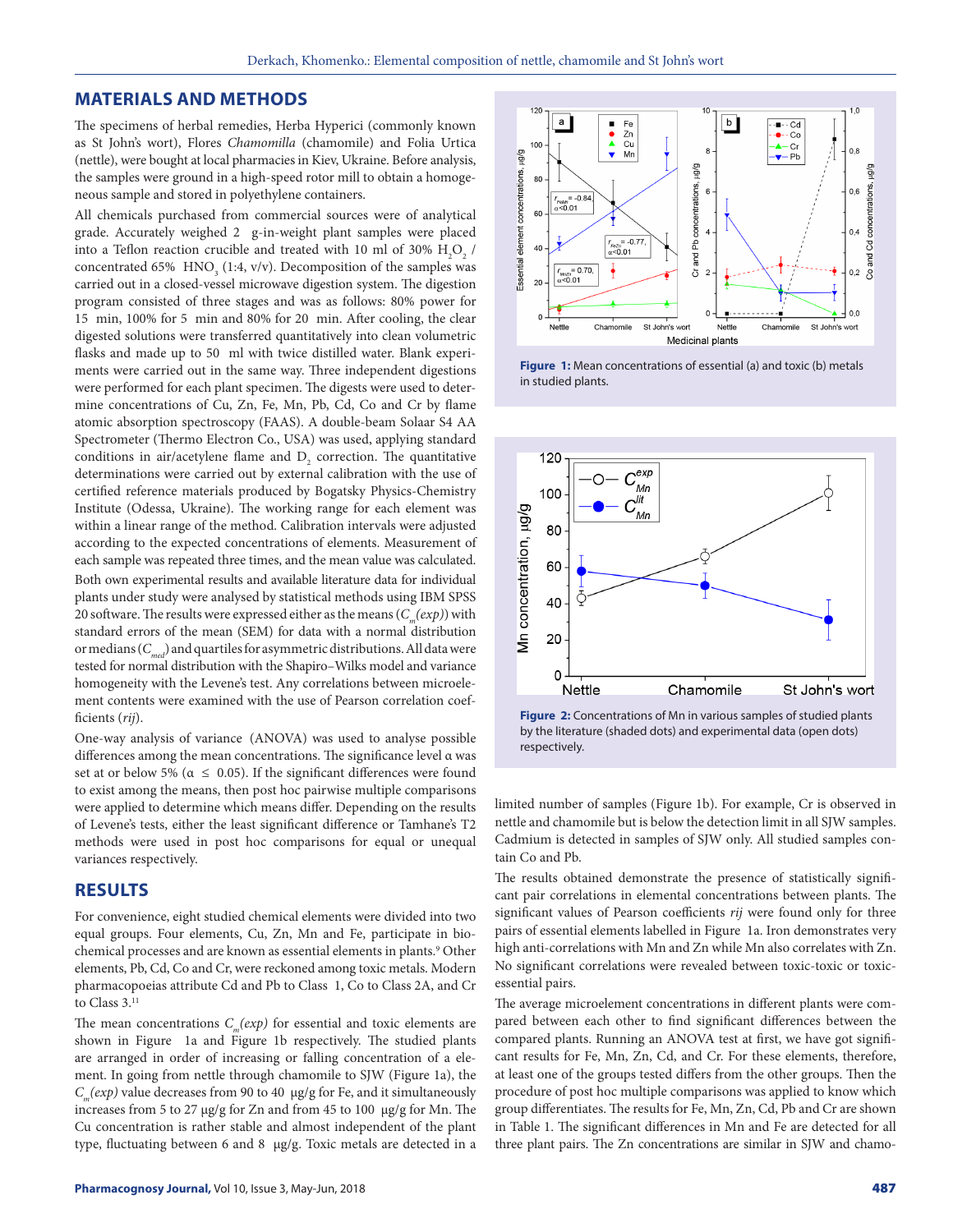| <b>Variables</b> | Plant 1    | Plant <sub>2</sub> | <b>Mean difference</b> | <b>Standard error</b> | $\alpha$  |
|------------------|------------|--------------------|------------------------|-----------------------|-----------|
| Fe               | <b>SJW</b> | Nettle             | $-50.446*$             | 8.049                 | 0.000     |
|                  | <b>SJW</b> | Chamomile          | $-26.792*$             | 8.049                 | 0.006     |
|                  | Nettle     | Chamomile          | 23.654*                | 9.858                 | 0.034     |
| Mn               | <b>SJW</b> | Nettle             | 57.926*                | 10.289                | 0.001     |
|                  | <b>SJW</b> | Chamomile          | 34.928*                | 10.498                | 0.027     |
|                  | Nettle     | Chamomile          | $-22.997*$             | 2.803                 | 0.010     |
| Zn               | <b>SJW</b> | Nettle             | 20.322*                | 3.502                 | 0.000     |
|                  | <b>SIW</b> | Chamomile          | $-2.198$               | 3.502                 | 0.542     |
|                  | Nettle     | Chamomile          | $-22.520*$             | 4.289                 | 0.000     |
| C <sub>d</sub>   | <b>SIW</b> | Nettle             | $0.859*$               | 0.017                 | 0.001     |
|                  | <b>SIW</b> | Chamomile          | $0.859*$               | 0.017                 | 0.001     |
|                  | Nettle     | Chamomile          | $\mathbf{0}$           | $\mathbf{0}$          | $\bullet$ |
| Pb               | <b>SIW</b> | Nettle             | $-4.483$               | 0.781                 | 0.084     |
|                  | <b>SIW</b> | Chamomile          | $-0.300$               | 0.093                 | 0.157     |
|                  | Nettle     | Chamomile          | 4.183                  | 0.785                 | 0.092     |
| Cr               | <b>SIW</b> | Nettle             | $-1.456$               | 0.229                 | 0.070     |
|                  | <b>SIW</b> | Chamomile          | $-1.165*$              | 0.153                 | 0.050     |
|                  | Nettle     | Chamomile          | 0.291                  | 0.275                 | 0.735     |

**Table 1: ANOVA post hoc multiple comparisons of elemental concentrations.**

\* Differences are significant at the 0.05 level (2-tailed)

mile, but they both are significantly higher than in nettle. No concentration difference is observed between plants with detectable levels of Pb, Cd and Cr.

# **DISCUSSION**

There are known many published works which are devoted to the study of elemental composition of nettle,12-18 chamomile.12-24 and SJW.13,15,16,25-29 For brevity, all above-cited 18 papers are hereinafter referred to as the literature data. Their results were averaged to either  $C_m(lit)$  or  $C_{mod}(lit)$ and compared with  $C_m(exp)$ .

The *C<sub>m</sub>(lit)* values for Zn and Cu in all plants are similar in magnitude to the *Cm(exp)* values. The *Cm(exp)* values for Cu vary from 6 to 8 µg/g (Figure 1a) while the Cu concentrations derived from the literature range from 2 to 25  $\mu$ g/g with the mean values 7, 9 and 12  $\mu$ g/g for nettle, chamomile and SJW respectively. Two samples with anomalously high Cu content (83 *u* 120  $\mu$ g/g) were reported in.<sup>29</sup> The minimal *C<sub>m</sub>(exp)* of Zn (4.6  $\mu$ g/g) was measured in nettle while the *C<sub>n</sub>*(*exp*) values were 27 and 25  $\mu$ g/g for chamomile and SJW respectively (Figure 1a). The calculated *Cm(lit)* values are approximately 34, 55 and 46 µg/g for nettle, chamomile and SJW respectively. A spread between individual data is not large except for anomalously high (>100 µg/g) Zn content observed in some samples of chamomile.<sup>13,19</sup> and SJW.<sup>13,15,28</sup>

The mean Fe concentrations derived from the literature are much higher than the experimental averages: *C<sub>m</sub>(lit)* varies between 180 and 300  $\mu$ g/g while *C<sub>m</sub>(exp)* changes from 40 to 90  $\mu$ g/g. However, for Fe, both  $C_m(lit)$  and  $C_m(exp)$  decrease from nettle to St John's wort. A rather high scatter of individual results follows from the literature: in all plants differences between minimal and maximal Fe concentrations are of two orders of magnitude. For example, the minimal and maximal Fe concentrations amount to 14-22 µg/g.<sup>16</sup> and 3456  $\mu$ g/g.<sup>18</sup> in nettle, 15-16  $\mu$ g/g.<sup>16</sup> and 3125  $\mu$ g/g.<sup>21</sup> in chamomile, and 7-9  $\mu$ g/g.<sup>27</sup> and 1177  $\mu$ g/g.<sup>18</sup> in SJW respectively. Evidently, the presence of highly contaminated samples elevates  $C_m(lit)$  while no abnormal amount of Fe was detected in our experiments.

An apparent discrepancy between experimental and literature data is observed for Mn (Figure 2). The C<sub>m</sub>(lit) value for Mn decreases from nettle to SJW while  $C_m(exp)$  demonstrates an opposite tendency. The minimal Mn concentrations reported in the literature is practically independent of plant type fluctuating between 7 and 8 µg/g.<sup>16,25</sup> The maximal reported values are 150  $\mu$ g/g,<sup>21</sup> 200  $\mu$ g/g.<sup>18</sup> and 240-260  $\mu$ g/g.<sup>29</sup> for nettle, chamomile and SJW respectively. Despite the presence of samples with higher Mn contents in SJW compared to other plants, the average  $C_n(lit)$ (72  $\mu$ g/g) is lower than the average *C<sub>m</sub>(exp)* value (101  $\mu$ g/g). In turn, the difference between  $C_m(exp)$  and  $C_m(lit)$  is rather small for nettle and chamomile. Therefore, the studied samples of SJW seem to be contaminated with Mn above the average level.

The concentration distributions of toxic metals by the literature data are characterised by significant non-zero (positive) skewness and kurtosis and do not obey the normal law. To describe the probability of asymmetric datasets, we used medians  $C_{mod}(lit)$ , quartiles  $(Q_{25}, Q_{50} \text{ and } Q_{75})$  and concentration minimum  $C_{min}(lit)$  and maximum  $C_{max}(lit)$  (Table 2).

For all three toxic metals in chamomile (Cd was not detected), the *Cm(exp)* values (Figure 1b) are rather close to *Cmed(lit)* (Table 2) and located within  $Q_{25}$  or  $Q_{50}$  of the published distributions. In other words, the studied chamomile samples are among half samples with the lowest concentrations. The measured concentrations of Co and Pb in SJW and Co and Cr in nettle demonstrate similar behaviour: the  $C_m(exp)$  values (Figure 1b) are lower than *Cmed(lit)* (comparable for Cr in nettle) and located within  $Q_{25}$  ( $Q_{50}$  for Cr in nettle) of the published datasets. Therefore, the measured concentrations of these elements are among the lowest values observed in the literature (Table 2).

The experimental concentrations of Pb in nettle are higher than the median value (1.59 µg/g) of published data: the measured *C<sub>m</sub>(exp)* (4.9  $\mu$ g/g) is comparable with the highest Pb concentration (4.8  $\mu$ g/g) detected in nettle.<sup>12</sup>

Since SJW is known as an accumulator of Cd, the highest concentrations of Cd ( $\sim$ 20 µg/g) published by<sup>29</sup> are still much larger than the measured *C<sub>m</sub>*(*exp*) (0.86 μg/g).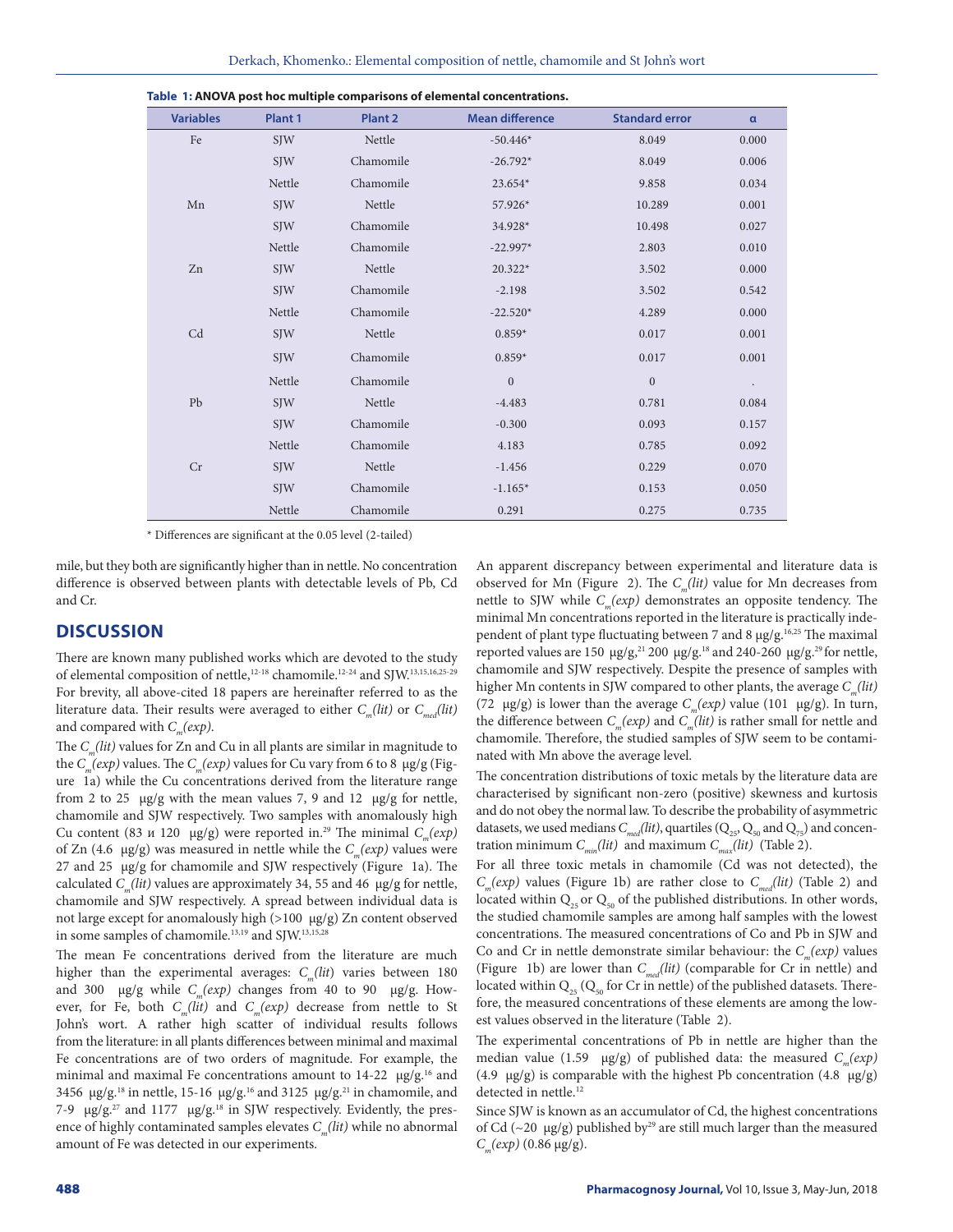| Table 2: Descriptive statistics for toxic metals in plants by the literature data in comparison with $C_m(exp) \pm$ SEM. |  |
|--------------------------------------------------------------------------------------------------------------------------|--|
|--------------------------------------------------------------------------------------------------------------------------|--|

|                   |       | <b>SJW</b> |      |      |      |      | Chamomile |       |      |      | <b>Nettle</b> |      |
|-------------------|-------|------------|------|------|------|------|-----------|-------|------|------|---------------|------|
| Parameter         | Cd    | Co         | Pb   | Cr   | Cd   | Co   | Pb        | Cr    | Cd   | Co   | Pb            | Cr   |
| $C_m(exp)$        | 0.86  | 0.21       | 1.04 | 0.00 | 0.00 | 0.24 | 1.02      | 1.17  | 0.00 | 0.18 | 4.88          | 1.46 |
| <b>SEM</b>        | 0.10  | 0.03       | 0.40 |      |      | 0.04 | 0.40      | 0.20  |      | 0.04 | 0.78          | 0.23 |
| $C_u(lit)$        | 0.74  | 0.46       | 1.97 | 1.07 | 0.56 | 0.39 | 0.90      | 2.87  | 0.10 | 0.61 | 2.42          | 2.67 |
| $C_{med}(lit)$    | 0.61  | 0.42       | 1.60 | 0.49 | 0.22 | 0.24 | 0.72      | 1.70  | 0.10 | 0.48 | 1.59          | 1.20 |
| $C_{\min}(lit)$   | 0.05  | 0.03       | 0.01 | 0.04 | 0.09 | 0.01 | 0.06      | 0.07  | 0.06 | 0.08 | 0.88          | 0.66 |
| $C_{max}(lit)$    | 13.00 | 2.60       | 9.00 | 5.00 | 1.70 | 1.40 | 2.73      | 11.19 | 0.14 | 2.35 | 4.80          | 8.71 |
| Skewness          | 7.15  | 3.92       | 2.30 | 1.47 | 1.50 | 2.16 | 1.53      | 1.95  | 1.29 | 2.38 | 1.51          | 2.16 |
| Kurtosis          | 54.78 | 20.95      | 5.73 | 1.98 | 1.36 | 5.10 | 2.51      | 4.44  |      | 5.95 |               | 4.72 |
| Quartile $Q_{25}$ | 0.11  | 0.31       | 0.62 | 0.27 | 0.20 | 0.15 | 0.28      | 0.43  | 0.08 | 0.18 | 1.24          | 1.00 |
| Quartile $Q_{50}$ | 0.61  | 0.42       | 1.60 | 0.49 | 0.22 | 0.24 | 0.72      | 1.70  | 0.10 | 0.48 | 1.59          | 1.20 |
| Quartile $Q_{75}$ | 0.80  | 0.51       | 2.38 | 1.70 | 0.75 | 0.38 | 1.13      | 3.50  | 0.12 | 0.49 | 3.20          | 1.77 |

| Table 3: LOC and ULSC ranges $^{\text{30-35}}$ in comparison with $\bm{\mathsf{C}}_{_{\sf m}}$ (ex $\bm{p}$ ) and safe daily intakes. |  |  |
|---------------------------------------------------------------------------------------------------------------------------------------|--|--|
|---------------------------------------------------------------------------------------------------------------------------------------|--|--|

|    | LOC, mg         | ULSC, mg     | Range of $C_n(exp)$ ,<br>mg/kg | <b>Most contaminated plant</b> | Safe intake, g/day |
|----|-----------------|--------------|--------------------------------|--------------------------------|--------------------|
| Cu | $0.6 - 10$      | $10-12$      | $5 - 12$                       | <b>SJW</b>                     | 1000               |
| Fe | $8 - 40$        | 45           | $26-100$                       | Nettle                         | 440                |
| Mn | $0, 3 - 8$      | 11           | $40 - 138$                     | Nettle                         | 80                 |
| Zn | $8 - 18$        | $40 - 50$    | $2 - 34$                       | Chamomile                      | 1500               |
| Co | $0.02 - 0.04$   | 0,6          | $0.2 - 0.4$                    | <b>SJW</b>                     | 1500               |
| Cr | $0.025 - 0.035$ | $\mathbf{1}$ | $0.9 - 1.8$                    | Nettle                         | 560                |
| Cd |                 | 0.006        | $0.4 - 0.89$                   | <b>SJW</b>                     | 22                 |
| Pb |                 | 0.012        | $1.0 - 6.2$                    | Nettle                         | 16                 |

Since Pb and Cd are not involved in the metabolic activity, the presence of these elements can be considered as an indication of the environmental contamination of a plant.

Although an active pharmaceutical ingredient in medicinal plants is mainly associated with organic compounds, microelements can give an additional effect. Many organisations in the world, involved in the study of the influence of various elements on human health, specify recommendations and restrictions on their daily consumption. Two aggregated characteristic exposures, entitled Level of Optimal Consumption (LOC) and Upper Limit of Safe Consumption (ULSC), are constructed on the basis of the universally recognised norms.<sup>30-32,34,35</sup> The LOC, ULSC and measured *Cm(exp)* are shown in Table 3. The ratios of ULSC to the maximal measured concentrations estimate safe limits of daily intakes of the most contaminated herbs from the viewpoint of possible side effect of the microelements (Table 3). The most severe situation concerns possible abuse of Pb and Cd. For some most contaminated samples, oral daily intake of 22 g SJW or 16 g nettle is equivalent to the ULSC for Cd or Pb respectively. The measured concentrations of Pb and Cd may become restrictive factors for a more intensive safe consumption of the most contaminated samples of nettle and SJW.

# **CONCLUSION**

The concentrations of essential elements Fe, Cu, Mn and Zn and toxic metals Pb, Cd, Co and Cr were studied by FAAS in samples of herbal medicines nettle, chamomile and SJW grown in Ukraine. The Cu content varies between 5.7 and 9.6 µg/g and is weakly dependent on the plant type. The Fe concentration decreases from 90 to 40 µg/g while Zn and Mn increase from 5 to 27 µg/g and 45 to 100 µg/g, respectively, in going from nettle through chamomile to SJW. Statistically significant negative correlations in Fe-Mn and Fe-Zn pairs, as well as a positive Zn-Mn relationship, follow from the results obtained.

The Cr concentrations are below the detection limits in all studied samples. Cobalt was detected in all plants, and its levels  $(0.2-0.25 \mu g/g)$ are comparable with those published in the literature. Lead is detected in all plants; its highest-level amounts to  $4.9 \mu g/g$  in nettle and is an order of magnitude lower in other plants. Cadmium  $(\sim 0.85 \text{ µg/g})$  is detected in some samples of SJW while this element is below the detection limit in other plants. The measured levels of both Pb and Cd still secure against overuse of toxic metals with herbal remedies. However, the limits of tolerable daily intakes are not so far from the doses which can be accumulated during very intensive consumption of the considered remedies.

# **ACKNOWLEDGEMENT**

The authors would like to thank the Faculty of Chemical and Biopharmaceutical Technologies of Kyiv National University of Technologies and Design for the research facilities provided.

# **CONFLICT OF INTEREST**

The authors declare that there is no conflict of interest.

# **ABBREVIATIONS USED**

**SJW:** St John's wort; **ANOVA:** one-way analysis of variance; F**AAS:** flame atomic absorption spectroscopy; **LOC:** level of optimal consumption; **ULSC:** upper limit of safe consumption.

# **REFERENCES**

1. Lynch N, Berry D. Differences in perceived risks and benefits of herbal, over-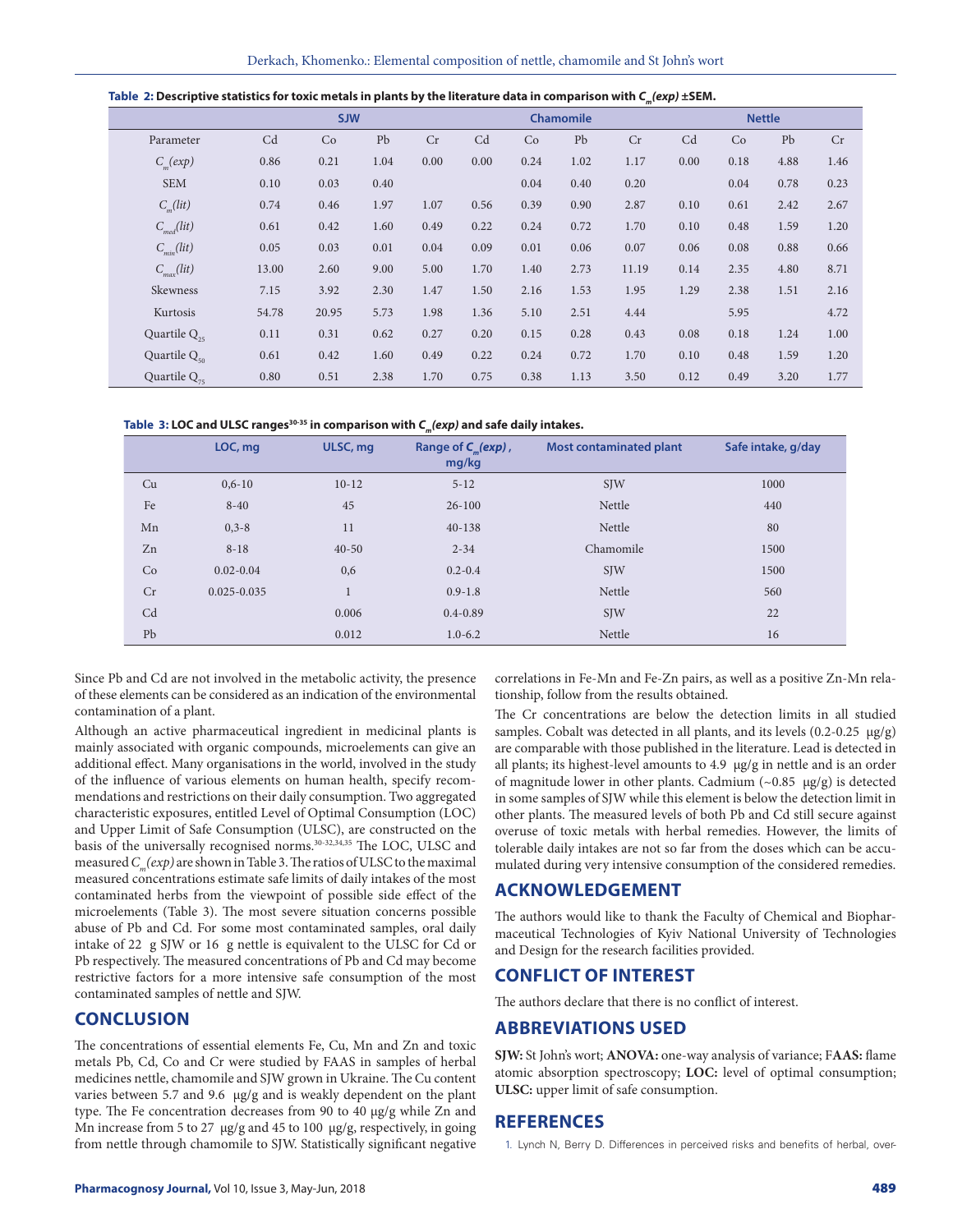the-counter conventional, and prescribed conventional, medicines, and the implications of this for the safe and effective use of herbal products. Compl. Therapies in Med. 2007;15(2):84-91.

- 2. Kristanc L, Kreft S. European medicinal and edible plants associated with subacute and chronic toxicity part II: Plants with hepato-, neuro-, nephro- and immunotoxic effects. Food Chem. Toxicol. 2016;92(6):150-64.
- 3. Kristanc L, Kreft S. European medicinal and edible plants associated with subacute and chronic toxicity part I: Plants with carcinogenic, teratogenic and endocrine-disrupting effects. Food Chem. Toxicol. 2016;92(6):150-64.
- 4. Chizzola R. Metallic mineral elements and heavy metals in medicinal plants. Med. Aromat. Plant Sci. Biotechnol. 2012;6:39-53.
- 5. Pohl P, Dzimitrowicz A, Jedryczko D, Szymczycha-Madeja A, Welna M, Jamroz P. The determination of elements in herbal teas and medicinal plant formulations and their tisanes. J. Pharm. Biomed. Anal. 2016;130:326-35.
- 6. Locatelli C, Melucci D, Locatelli M. Toxic metals in herbal medicines. A review. Curr. Bioact. Compd., 2014;10:181-8.
- 7. Gil F, Hernández AF, Martín-Domingo MC. Toxic Contamination of Nutraceuticals and Food Ingredients. In: Gupta RC, ed. Nutraceuticals: Efficacy, Safety and Toxicity. Amsterdam: Elsevier Inc. 2016;825-37.
- 8. Zhang J, Wider B, Shang H, Li X, Ernst E. Quality of herbal medicines: Challenges and solutions. Complem. Therapies in Med. 2012;20(1):100-6.
- 9. Kabata-Pendias A. Trace Elements in Soils and Plants (4<sup>th</sup> Ed.). CRC Press, Boca Raton, USA. 2010.
- 10. Goldhaber SB. Trace element risk assessment: essentiality vs Toxicity. Regulatory Toxic. Pharm. 2003;38(2):232-42.
- 11. Q3D Elemental Impurities. Guidance for Industry. 2015.USA: ICH.
- 12. Basgel S, Erdemoglu SB. Determination of mineral and trace elements in some medicinal herbs and their infusions consumed in Turkey. Sci. Total Envir. 2006;359(1):82-9.
- 13. Igamberdieva PK, Usmanov RD, Danilova EA. Investigation of macro- and trace chemical element content of medicinal plants of southern Fergana and prospects of their application in the treatment of diseases. Trace Element in Med. 2016;17(3):48-53.
- 14. Kara D. Evaluation of trace metal concentrations in some herbs and herbal teas by principal component analysis. Food Chem. 2009;114(1):347-54.
- 15. Mihaljev Z, Zivkov-Balos M, Cupic Z, Jaksic S. Levels of some microelements and essential heavy metals in herbal teas in Serbia. Acta Pol. Pharm. 2014;71(3):385-91.
- 16. Pytlakowska K, Kita A, Janoska P, Polowniak M, Kozik V. Multi-element analysis of mineral and trace elements in medicinal herbs and their infusions. Food Chem. 2012;135(2):494-501.
- 17. Ozcan MM, Akbulut M. Estimation of minerals, nitrate and nitrite contents of medicinal and aromatic plants used as spices, condiments and herbal tea. Food Chem. 2007;106(2):852-8.
- 18. Tokalioglu S. Determination of trace elements in commonly consumed medicinal herbs by ICP-MS and multivariate analysis. Food Chem. 2012;134(4):2504-8.
- 19. Abou-Arab AAK, Soliman Kawther M, El Tantawy ME, Ismail Badeaa R, Khayria N. Quantity estimation of some contaminants in commonly used

medicinal plants in the Egyptian market. Food Chem. 1999;67(4):357-63.

- 20. Arpadjan S, Celik , Taskesen S, Gucer S. Arsenic, cadmium and lead in medicinal herbs and their fractionation. Food Chem. Toxicol. 2008;46(8):2871-5.
- 21. De La Calle I, Costas M, Cabaleiro N, Lavilla I, Bendicho C. Fast method for multielemental analysis of plants and discrimination according to the anatomical part by total reflection X-ray fluorescence spectrometry. Food Chem. 2013;138(1):234-41.
- 22. Malik J, Frankova A, Drabek O, Szakova J, Ash C, Kokoska L. Aluminium and other elements in selected herbal tea plant species and their infusions. Food Chem. 2013;139(1):728-34.
- 23. Ozcan MM, Unver A, Ucar T, Arslan D. Mineral content of some herbs and herbal teas by infusion and decoction. Food Chem. 2008:106(3):1120-7.
- 24. Stanojkovic-Sebic A, Maksimovic S, Pivic R, Dinic Zoran Z, Maksimovic J. Evaluation of heavy metals content in selected medicinal plants commonly used as components for herbal formulations. In: Proc. 7th CMAP-SEEC.2015;21(3):317-25.
- 25. Bu K, Cizdziel JV, Reidy L. Analysis of herbal supplements for selected dietary minerals and trace elements by laser ablation- and solution-based ICPMS. Microchem. J. 2013;106:244-9.
- 26. Filipiak-Szok A, Kurzawa M, Szlyk E. Determination of toxic metals by ICP-MS in Asiatic and European medicinal plants and dietary supplements. J. Trace Elem. Med. Biol. 2015;30:54-8.
- 27. Gomez MR, Cerutti S, Sombra LL, Silva MF, Martınez LD. Determination of heavy metals for the quality control in Argentinian herbal medicines by ETAAS and ICP-OES. Food Chem. Toxicol. 2007;45(6):1060-4.
- 28. Kalny P, Fijałek Z, Daszczuk A, Ostapczuk P. Determination of selected microelements in polish herbs and their infusions. Sci. Total Envir. 2007;381(1):99-104.
- 29. Owen JD. Investigation of the elemental profiles of *Hypericum perforatum* as used in herbal remedies. Submitted to the University of Hertfordshire for PhD degree. Hertfordshire University: UK. 1-226.
- 30. AHPA. Heavy Metals: Analysis and Limits in Herbal Dietary Supplements. USA. 2009.
- 31. Commission Regulation (EC) No 1881/2006 of 19 December 2006 setting maximum levels for certain contaminants in foodstuffs. Official J. EU. 20.12.2006. L364/5-L364/34. Available from: http://data.europa.eu/eli/reg/2006/1881/2016- 04-01.
- 32. Guideline on the specification limits for residues of metal catalysts or metal reagents. European Medicin. Agency, Doc. Ref. EMEA/CHMP/SWP/4446/2000. EMA, London. 2008.
- 33. Standard NSF/ANSI 173-2016. Dietary supplements. USA. 2016.
- 34. US Pharmacopeia, <232> Elemental Impurities Limits. The US Pharmacopeial Convention. Edition. 2013;151-3.
- 35. WHO guidelines for assessing quality of herbal medicines with reference to contaminants and residues. WHO Press, Geneva. 2007.

# **GRAPHICAL ABSTRACT SUMMARY**

- Statistically significant correlations were found between element concentrations. They are negative for Fe-Mn and Fe-Zn pairs and positive for Zn-Mn.
- The studied samples of St John's wort are more contaminated with Cd (up to 0.85 µg/g) than other plants, while the highest Pb content (4.9 µg/g) is observed in some samples of nettle
- The measured levels of both Pb and Cd secure against overuse of toxic metals with herbal remedies.